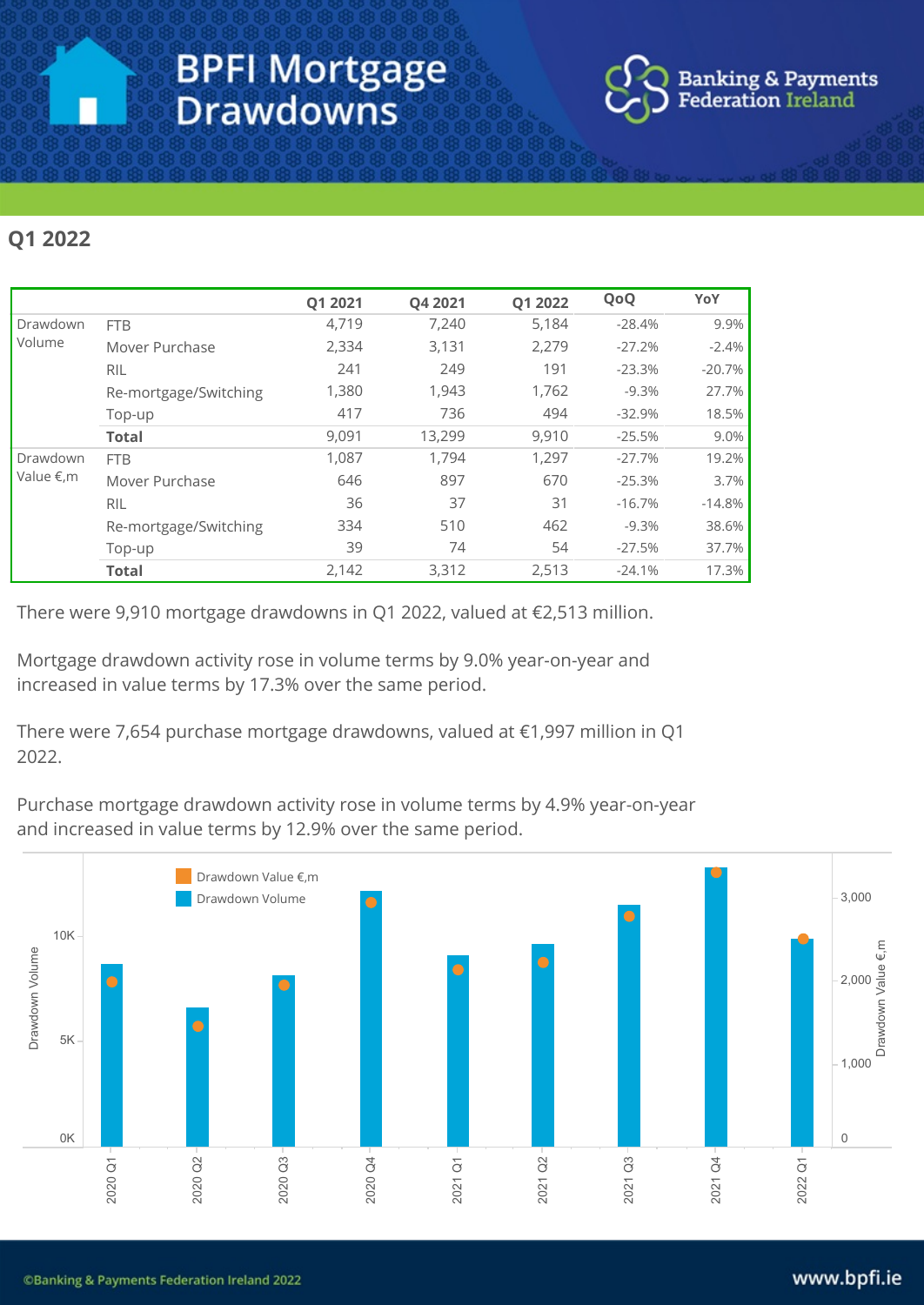# **BPFI Mortgage Drawdowns**



## **Mortgage Volumes**

In Q1 2022, mortgage drawdown volumes for property purchase increased by 4.9% year-on-year to 7,654.

First-time buyer (FTB) mortgage drawdown volumes increased by 9.9% year-on-year to 5,184 while mover purchase drawdown volumes decreased by 2.4% year-on-year to 2,279.

Residential investment letting (RIL) mortgage drawdown volumes decreased by 20.7% year-on-year to191.

Re-mortgage/switching mortgage drawdown volumes rose by 27.7% year-on-year to 1,762 while the number of top-up drawdowns rose by 18.5% year-on-year to 494.





#### Notes:

What is a drawdown?

A mortgage drawdown occurs when a customer draws down some or all of an approved mortgage. The mortgage loan drawn down may or may not be used for the purchase or building of a residential property. All mortgage loans must be secured on residential property in Ireland.

#### About this data

This data relates to loans approved by participating BPFI member institutions which are secured by a mortgage on residential Irish property. The full data series, and the list of participating institutions, is available on the BPFI website at www.bpfi.ie.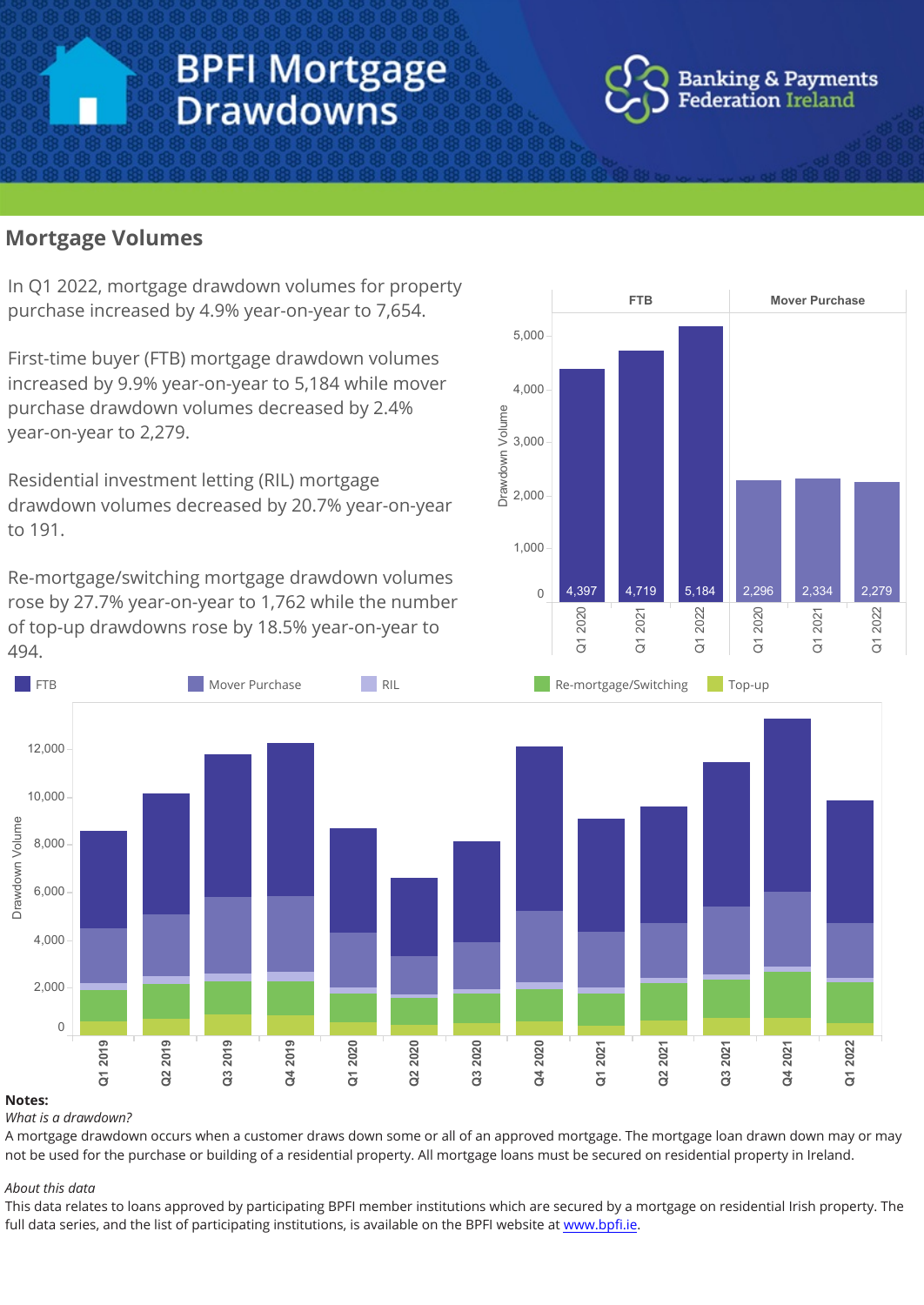# **BPFI Mortgage Drawdowns**



### **Mortgage Values**

In Q1 2022, the value of mortgage drawdowns for property purchase increased by 12.9% year-on-year to€1,997million.

FTB mortgage drawdown values increased by 19.2% year-on-year to €1,297 millon while the value of mover purchase drawdowns increased by 3.7% year-on-year to €670 million.

RIL mortgage drawdown values decreased by 14.8% year-on-year to €31 million.

The value of re-mortgage/switching mortgage drawdown rose by 38.6% year-on-year to €462 million while the value of top-up drawdowns rose by 37.7% year-on-year to €54 million.





#### Disclaimer

This report is based on statistical information supplied to BPFI by the participating mortgage lending institutions. While every effort has been made to ensure the accuracy of information included in this report, BPFI can accept no responsibility for errors contained herein. This report is not to be reproduced in whole or in part without prior permission. Figures may not sum due to rounding.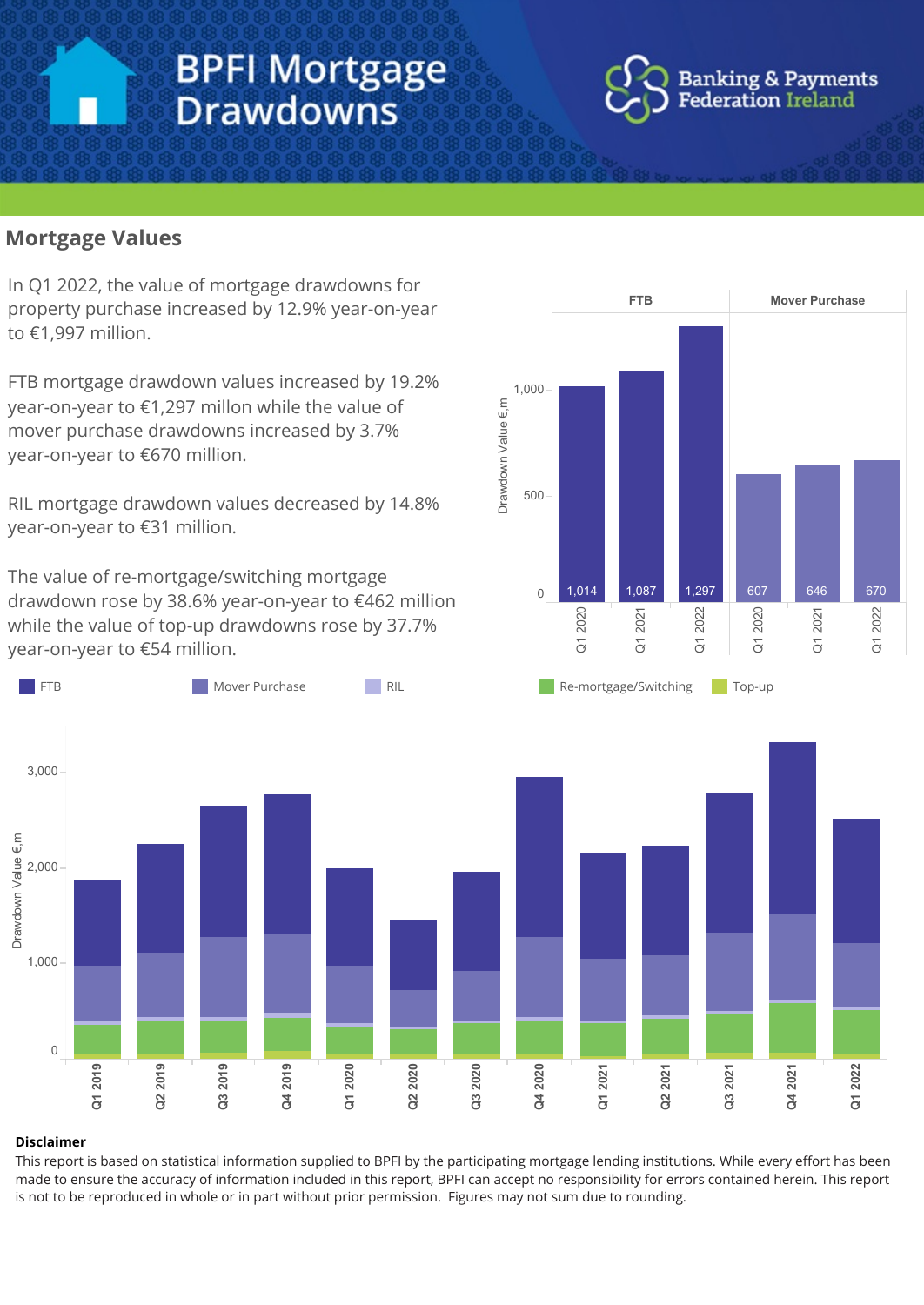

### **New and Secondhand Properties**



NNew properties (including self-builds) accounted for 28.2% of property purchase/build mortgage drawdownsinQ12022,upfrom 24.8%inQ12021.

Mortgage drawdown volumes on new properties grew 19.4% year on year in Q1 2022 to 2,022, the highest Q1 level since 2009. The volume and value of FTB mortgages on new properties rose by 22% and 29%, respectively.

While FTB volumes on new properties (1,576) reached their highest Q1 level since 2008 (2,786), mover purchase volumes were about 14% of their Q1 2008 level (439 in Q1 2022 compared with 3,137 in Q1 2008).

There were 5,632 mortgage drawdowns valued at almost €1.5 billion on secondhand properties in Q1 2022, the highest Q1 levels since 2007 and 2008, respectively.

The volume and value of FTB mortgages on secondhand properties reached their highest Q1 levels since 2007 at 3,608 and more than €873 million, respectively.

#### **About Us**

Banking & Payments Federation Ireland (BPFI) is the principal voice of the banking and financial services sector in Ireland. For queries, contact Anthony O'Brien, Head of Sector Research & Analysis, BPFI at anthony.obrien@bpfi.ie.